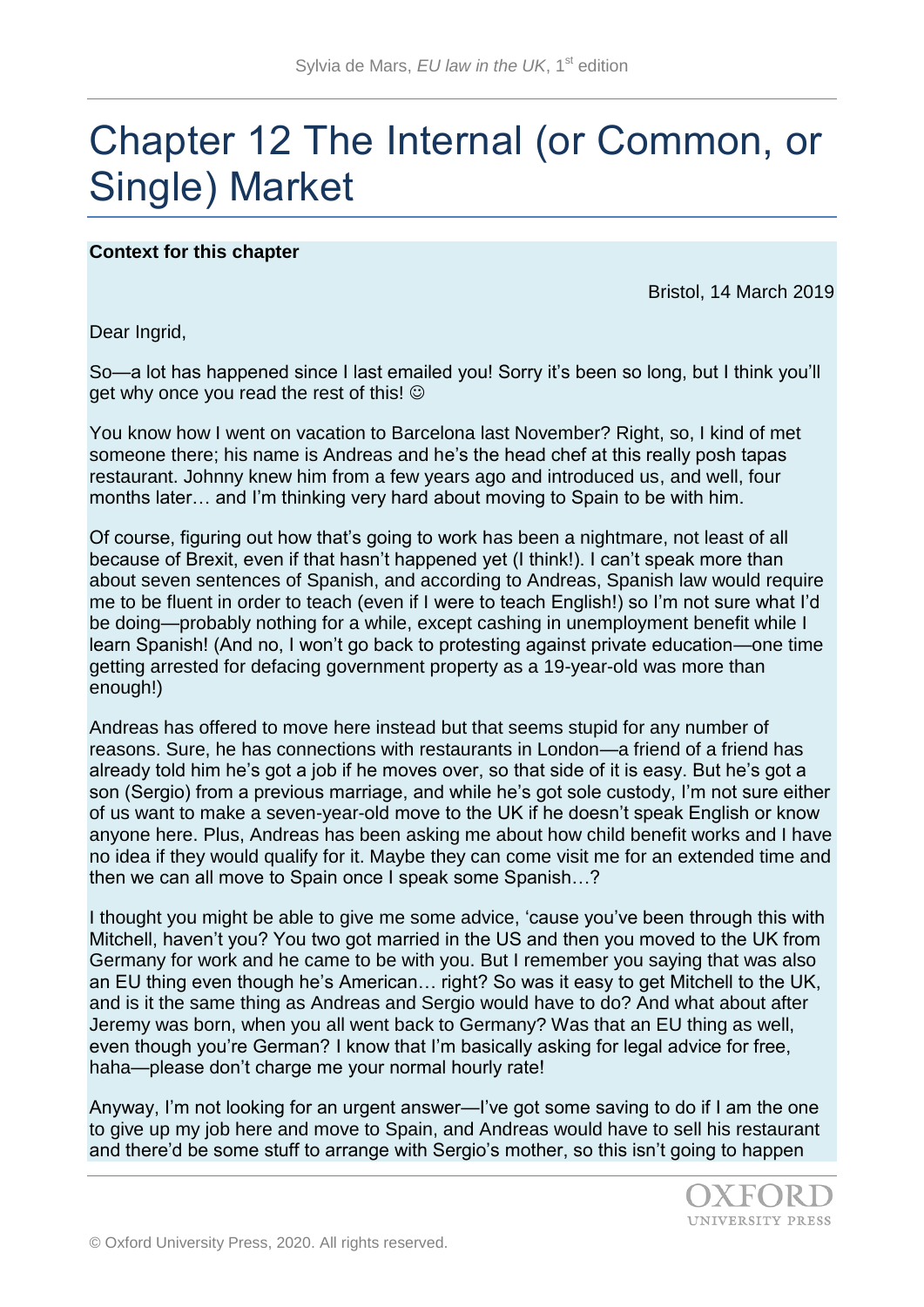tomorrow. Probably still a year or so away—maybe 2020 or 2021. So if you want to take six months to get back to me (sorry again it's taken me so long!) that's actually not a problem at all.

Hope you and Mitchell and Jeremy (who must be getting so big by now!) are all well, and I won't let it be this long again—pictures of A attached, just in case you're curious!

Much love,

Emma

#### **Discussing the scenario**

Use the material in this chapter in order to write a response to Emma on Ingrid's behalf. Treat each paragraph as setting out a specific scenario, and explain how EU law applies to that scenario. Take care to distinguish between the rights Emma and Andreas held in 2019, the rights they hold in 2020, and the rights they will hold in 2021.

#### **Approaching the scenario**

This scenario takes the form of a fairly standard law exam question at university: it describes a factual scenario that has legal repercussions, and in your answer, you are expected to give 'advice' (in this case to Emma, on behalf of her legally trained friend Ingrid) on what those legal repercussions are.

What you are required to do is go through the scenario, paragraph by paragraph, and see what *facts* occur there and what *law* applies to those facts. Assessing that combination of *law* and *facts* will enable you to demonstrate that you not only understand how the law works in the abstract, from having read Chapter 12 in the book, but you are able to apply it to a particular situation that you have not seen before.

The majority of the work you need to do in order to give Emma accurate advice will have been done as you answered the '**Discussing the scenario**' boxes throughout Chapter 12. They are addressed here in turn—with a small conclusion on how to summarize this as advice to Emma at the end.

#### **Discussing the scenario**

Identify the EU nationals and third-country nationals in Emma's scenario at the start of the chapter. Who are the mobile EU nationals in each of the scenarios she sets out? (Remember she was writing in 2019!)

Chapter 12 has demonstrated that many of the rights that EU national workers have only 'activate' if those workers are moving across borders. They also only apply to EU *national*  workers. The first step in addressing a problem question about free movement of workers is identifying who in the scenario are EU nationals—and then considering if they are *mobile*.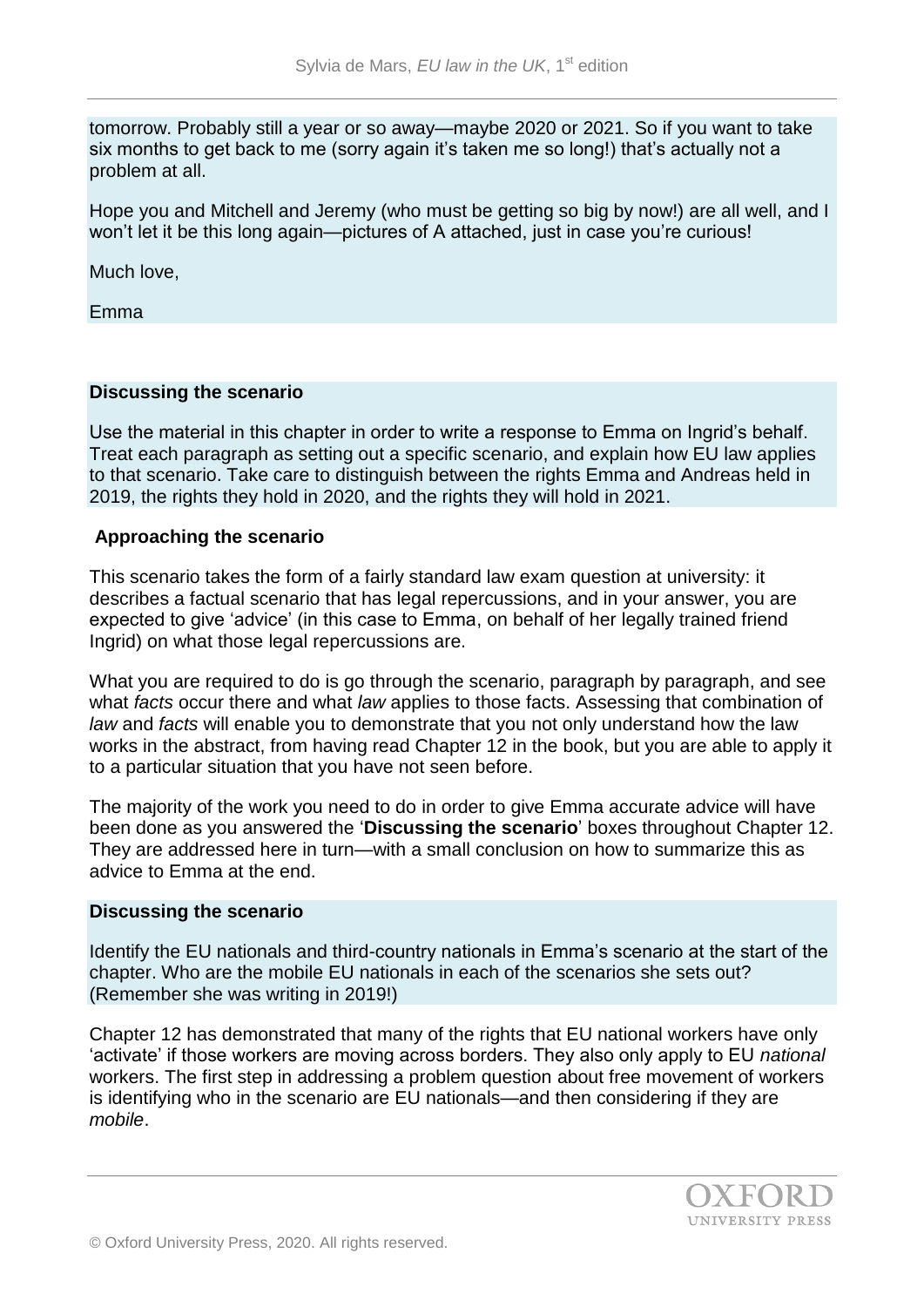The EU nationals in this scenario, from the facts you are given, are Emma (as the UK was a Member State in 2019); Andreas (who is Spanish); Andreas' son Sergio (who, in the absence of further information, you can *assume* is Spanish); Ingrid (who is German); and Ingrid's son Jeremy (who, again, in the absence of further information, you can assume holds dual German and American nationality—and may even hold UK nationality as well, as he was born in the UK).

Ingrid's husband Mitchell, on the other hand, is American—a third country national.

As such, in Emma's different scenarios, the mobile EU nationals would be:

- 1) If *Emma* moved to Spain, she would be a mobile EU national. Andreas would be a static EU national.
- 2) If *Andreas* moved to the UK in 2019, he and Sergio would be mobile EU nationals. Emma would be a static EU national.
- 3) *Ingrid,* when moving to the UK for work, would have been a mobile EU national. She *also* would have been a mobile EU national *when moving back to Germany* from the UK, under the *Surinder Singh* principle. Jeremy was born in the UK according to the facts, so he likewise was a mobile EU national upon the move back to Germany; and Mitchell is not an EU national.

In a later '**Discussing the scenario**' question we will revisit what happens to Emma's and Andreas' statuses if they move in 2020 and in 2021.

## **Discussing the scenario**

Consider what you have just learned. In 2019, would Emma have been a worker if she moved to Spain? What about Andreas—would he have been a worker if he had moved to the UK in 2019? Are Ingrid and Mitchell 'workers', under the Treaty definitions? Why or why not?

You will need to start any response to this question with a definition of 'worker' in EU law. Rely on cases like *Levin* and *Trojani* to set out what *is* and *is not* work. The facts of the scenario should then tell you the following:

- 1) If *Emma* had moved to Spain in 2019 without having a job lined up, as the scenario implies, she would *not* have been a worker. (She would have been a job-seeker, however.)
- 2) If *Andreas* moved to the UK and accepted one of the mentioned 'jobs', you would need to consider if that job made him a 'worker' using the CJEU case law definitions. Does this seem like marginal and ancillary work, or genuine and effective work?
- 3) When *Ingrid* moved to the UK, she did so for 'work'. There is no need to further interrogate that statement—she sounds like she was an EU law 'worker'.
- 4) *Mitchell,* when he moved with Ingrid to the UK, would *not* have been a 'worker' under EU law—as he is not an EU national. He would have moved as a family member *of* an EU national.
- 5) When Ingrid and Mitchell returned to Germany, it is unclear if they did so for work or personal reasons. If Ingrid *had* a job when she returned, she would have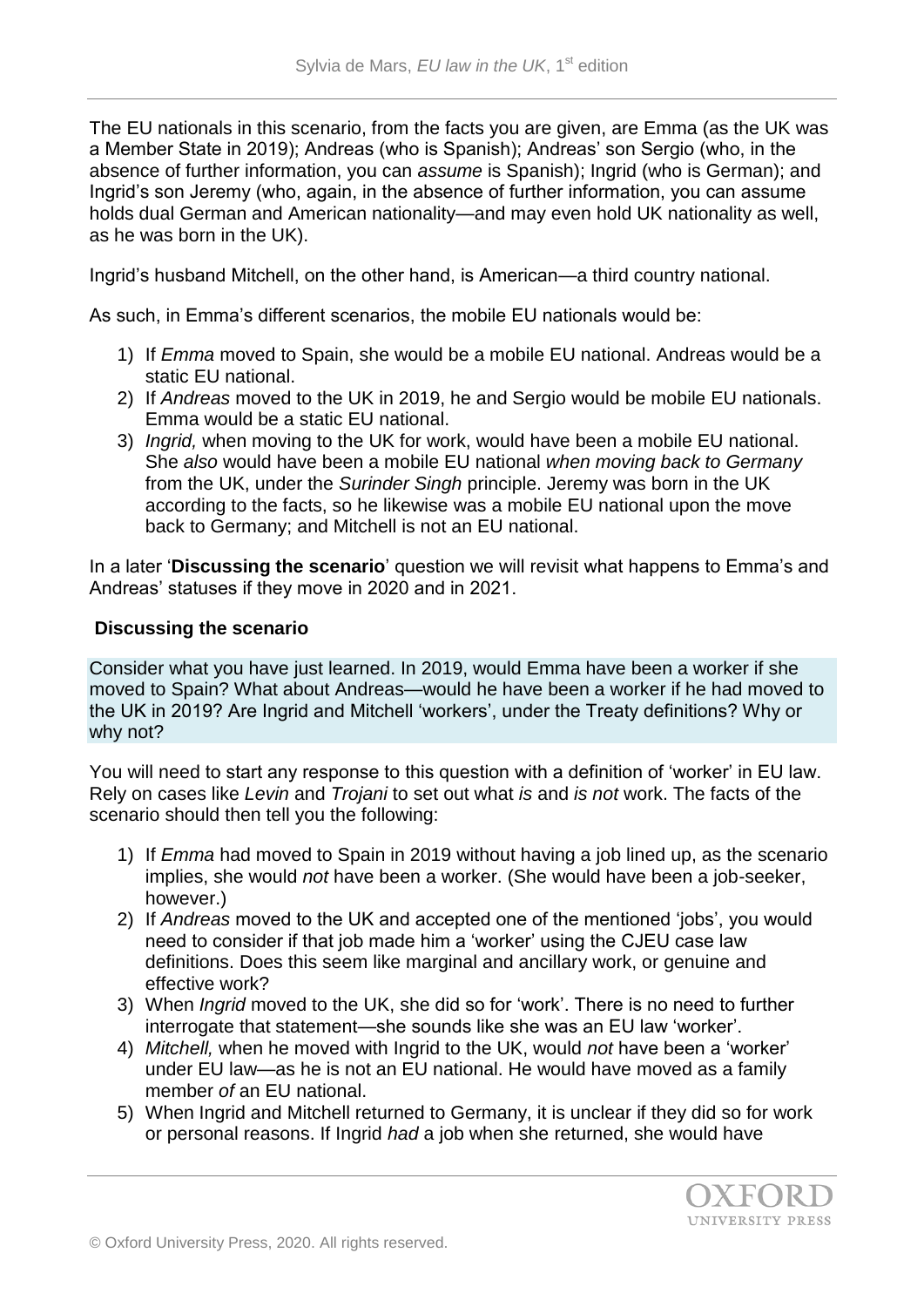retained her EU 'worker' status under the *Surinder Singh* rules. If not, she would have ceased being a 'worker' under EU law upon her return to her home country.<sup>1</sup>

#### **Discussing the scenario**

Consider the (fictional) Spanish law Emma mentions that requires teachers in Spain to speak Spanish, regardless of what they teach. Do you think this violates Article 45 TFEU? Why? And what about child benefit for Sergio if Andreas had come to work in UK before Brexit—do you think child benefit is covered by Article 45 TFEU? What makes you think that?

The 'requirement to speak Spanish' makes access to teaching employment more difficult for other EU nationals than it does for Spanish nationals. On the face of it, this therefore represents a form of indirect discrimination. This restricts the free movement of workers to Spain in a given profession, and Article 45 TFEU has been interpreted broadly by the CJEU (as we have seen in the case law you should be citing here!), so it would have caught this measure.

(At this point you might think that this is ridiculous: if classes are to be taught in Spanish, which they probably are, it would be bizarre if EU nationals who did not speak Spanish were given teaching jobs! But that is looking at whether the measure can be *justified*. In and of itself, it is a breach of Article 45 TFEU.)

You should mention here that, while it is possible to reserve some work for home State nationals under the Article 45(4) TFEU 'public service' exception, case law has demonstrated that teaching (which ordinarily does not require dealing with matters of national security) would not be a profession that qualifies for that exception.

Regarding 'child benefit', the main issue to consider is if this is an 'employment benefit'. Is it a benefit made available to all UK nationals who are employed? If so, the equal treatment provision in Article 45 TFEU requires that it is also available to other EU nationals who are in a comparable position: e.g. also employed. If, on the other hand, 'child benefit' is available on different grounds—e.g. anyone resident in the UK for 3 years is entitled—then Andreas may not qualify under Article 45 TFEU. You are not *expected* to know who qualifies for child benefit in the UK, but you should be able to apply case law examples like *Kraus* and (negatively) *Graf* to demonstrate how equal treatment under Article 45 TFEU works.

#### **Discussing the scenario**

l

Say Emma learned to speak Spanish by September 2019 and moved to Spain but did not have a job lined up when she first arrived there. Would she have been a job-seeker, and if so, what rights would she have had?

If Emma was *seeking* a job, she would qualify as a job-seeker for at least six months. This would entitle her to benefits *related to access to the employment market*, but only insofar as she could demonstrate a genuine connection to the Spanish employment market, as

<sup>&</sup>lt;sup>1</sup> Note Chapter 13, however: as an EU citizen, she may have retained EU freedom of movement rights anyway, if she had sufficient resources and comprehensive sickness insurance, and thus been able to bring Mitchell with her to Germany as an EU family member regardless of her employment status.

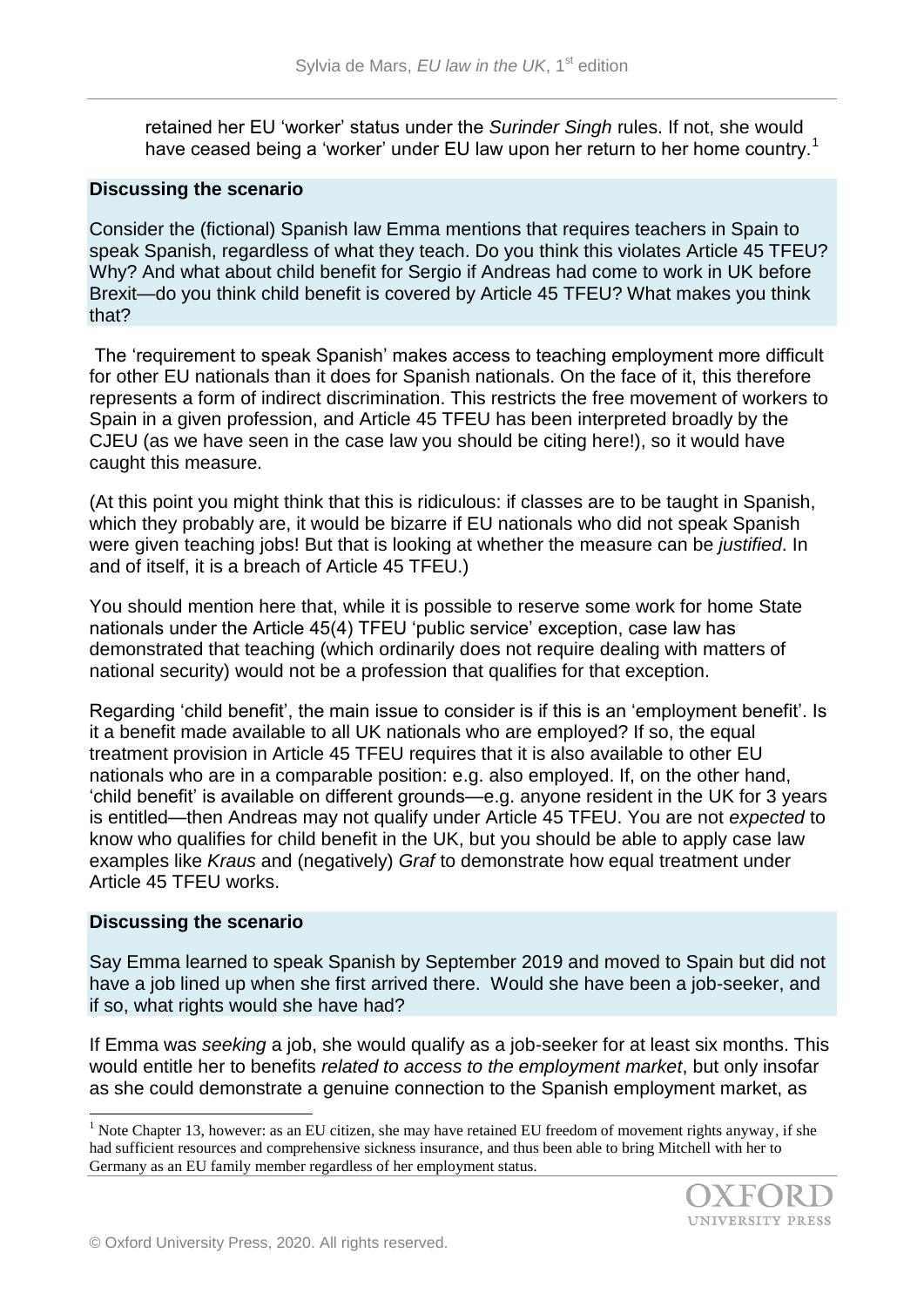we learned from *Antonissen* and *Collins*. Is it likely she would receive benefits like a jobseeker's allowance, in that case? You can at most speculate—but if *Collins* is anything to go by, someone *just* arriving in a new Member State and immediately applying for a benefit will not satisfy many 'real link' requirements set out by the Member States.

#### **Discussing the scenario**

Think back to your answer to the restriction on employing teachers in Spain—did you think it violated Article 45 TFEU? Now consider if you think the requirement for teachers in Spain to speak Spanish, even if they teach English, can be justified. Does such a requirement meet the *Gebhard* test? What would make such a requirement proportionate?

This question is inviting you to apply the *Groener* case and the *Gebhard* test to the facts in Emma's scenario. There is no conclusion possible except that the language requirement was a restriction of Article 45 TFEU rights—but it is also one that is highly likely to be justifiable under *Gebhard*:

- The measure must be applied in non-discriminatory manner;
- The measure must be justified by imperative requirements in the general interest;
- The measure in place must be suitable for securing the attainment of the objective which they pursue;
- And the measure in place must not go beyond what is necessary to attain the objective.

The measure applies 'neutrally'—i.e. to both Spanish and non-Spanish teachers—so the first condition is satisfied. Ensuring the survival of the Spanish language and/or the Spanish education system (and ensuring children understand their teachers!) are goals that are easily arguable as being 'imperative requirements in the general interest', so the second condition is also satisfied. A language requirement would ensure that Spanish education takes place in a language the children understand—so the third condition is satisfied. The fourth condition in the *Gebhard* test is that of proportionality, and here we need to consider if there are *less restrictive* measures that could ensure that Spanish children were taught in a language they understand. You can argue this either way: if you think that 'fluency' is asking for more than is necessary, you would think the measure disproportionate. If, on the other hand, you think that anyone who does not speak Spanish fluently would not be qualified for this job, you would argue that the fourth condition of the *Gebhard* test is also satisfied in this case.

If all the conditions are satisfied, the measure violates Article 45 TFEU but is justifiable and proportionate, and so Spain would be able to maintain its language requirements for teachers, as was the case in *Groener*.

#### **Discussing the scenario**

In 2019, were all of Emma's suggested ways of being with Andreas 'cross-border situations' under EU law? As Ingrid is a German national, what conditions would she have needed to meet to ensure her move back to Germany with Mitchell and Jeremy was covered by EU law?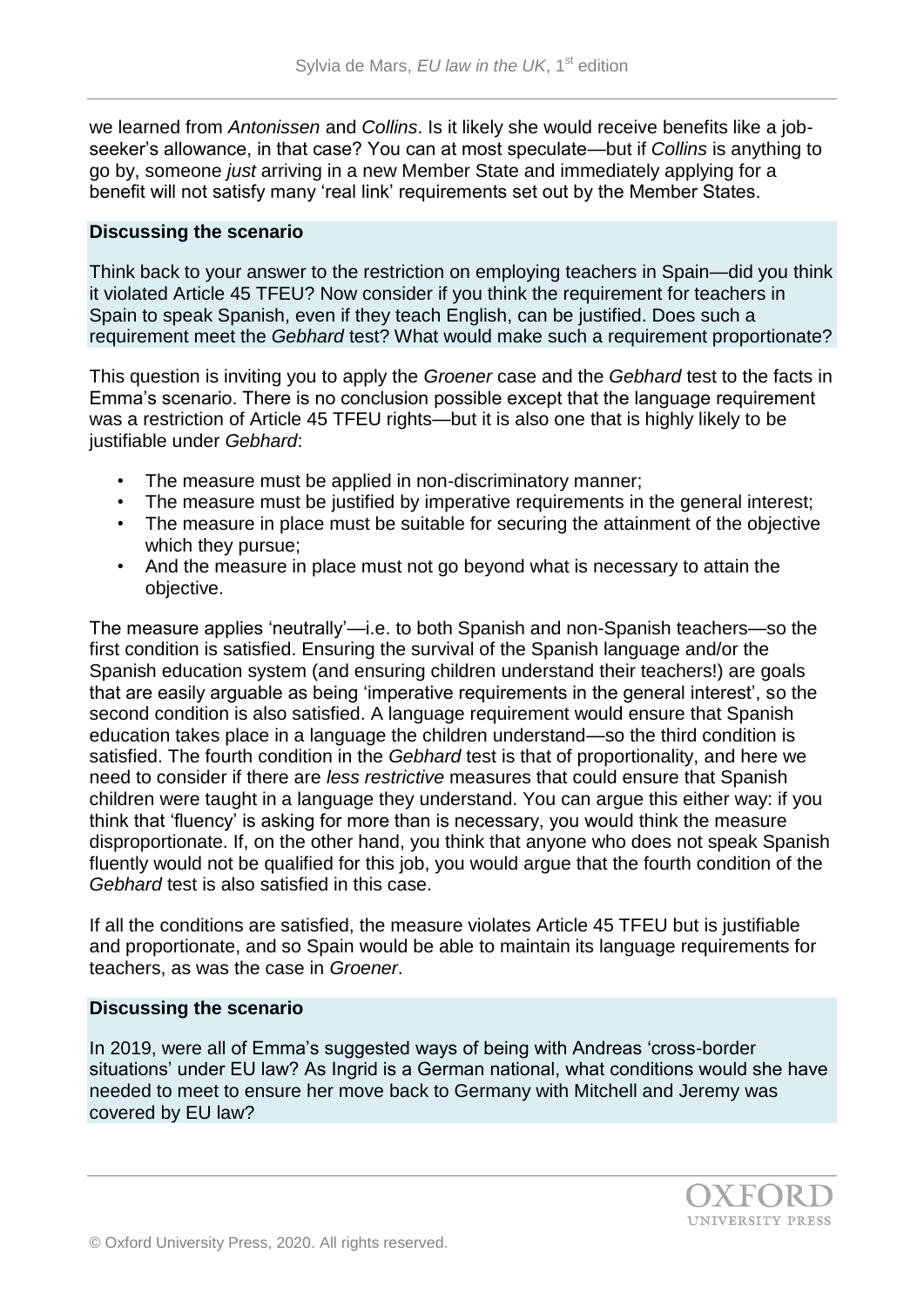As discussed earlier, in 2019 both Emma and Andreas would be 'mobile EU nationals' if they had moved to be with each other. She doesn't set out any suggestions that include them both staying in the country of which they are nationals, so EU law definitely applies to Emma's suggestions.

Ingrid is in a slightly different position when moving back to Germany. As a German national, when she is in Germany, only domestic law applies to her—she would not find herself in a cross-border situation. However, key to her situation (as discussed above) is that she had *exercised free movement rights* to work in the UK. As such, both she and Mitchell moved to the UK under EU law (him as her EU family member)—and their move back to Germany will *also* be treated as falling within EU law if she meets the *Surinder Singh* conditions (with Jeremy as an additional family member). This is beyond the scope of Chapter 12, but while Jeremy is probably an EU national in his own right, he is traveling with Ingrid as her family member (direct descendant), and as he is probably a minor, he will not have to be 'working' himself.

The *Surinder Singh* conditions mean her period spent abroad must have been 'legitimate' (which in practice means that she and Mitchell would have needed to spend at least 3 months living and working in the UK), and that she again finds herself exercising EU rights once in Germany, by (for example) having work lined up there.

#### **Discussing the scenario**

Imagine you are receiving this letter from Emma in early 2020. If you were advising her in early 2020, what rights do she and Andreas have now that they may lose if she or Andreas move after the transition period?

Key to answering this question is knowing what applies in the transition period contained in the Withdrawal Agreement, and knowing (or, rather, not knowing) what will apply after the transition period. As such, if Emma or Andreas move to live together in 2020, they will *both* still be treated as EU nationals—and thus continue to benefit from rights in Article 45 TFEU.

After 2020, if the transition period is not extended, Andreas' moving to the UK would be a matter of UK immigration law; and Emma moving to Spain would be a matter of Spanish immigration law (or, perhaps, one of the EU directives regulating Schengen visas, if Spain was experiencing a teacher shortage, for example). They would both lose the ability to move *freely*, as in without documentary obligations other than a passport or ID card. They would also lose the right to equal treatment in access to employment, employment conditions, and employment benefits.

# **Summary**

As Ingrid, you should be telling Emma the following:

• In 2019, as a UK national, she had the right to move to Spain for work purposes. If on arriving she did not have a job, she would be treated as a job-seeker, and have access to employment-related benefits if she could demonstrate a genuine/real link to the Spanish employment market. The Spanish law requiring her to be fluent in Spanish to teach is in principle indirectly discriminatory and so a violation of Article